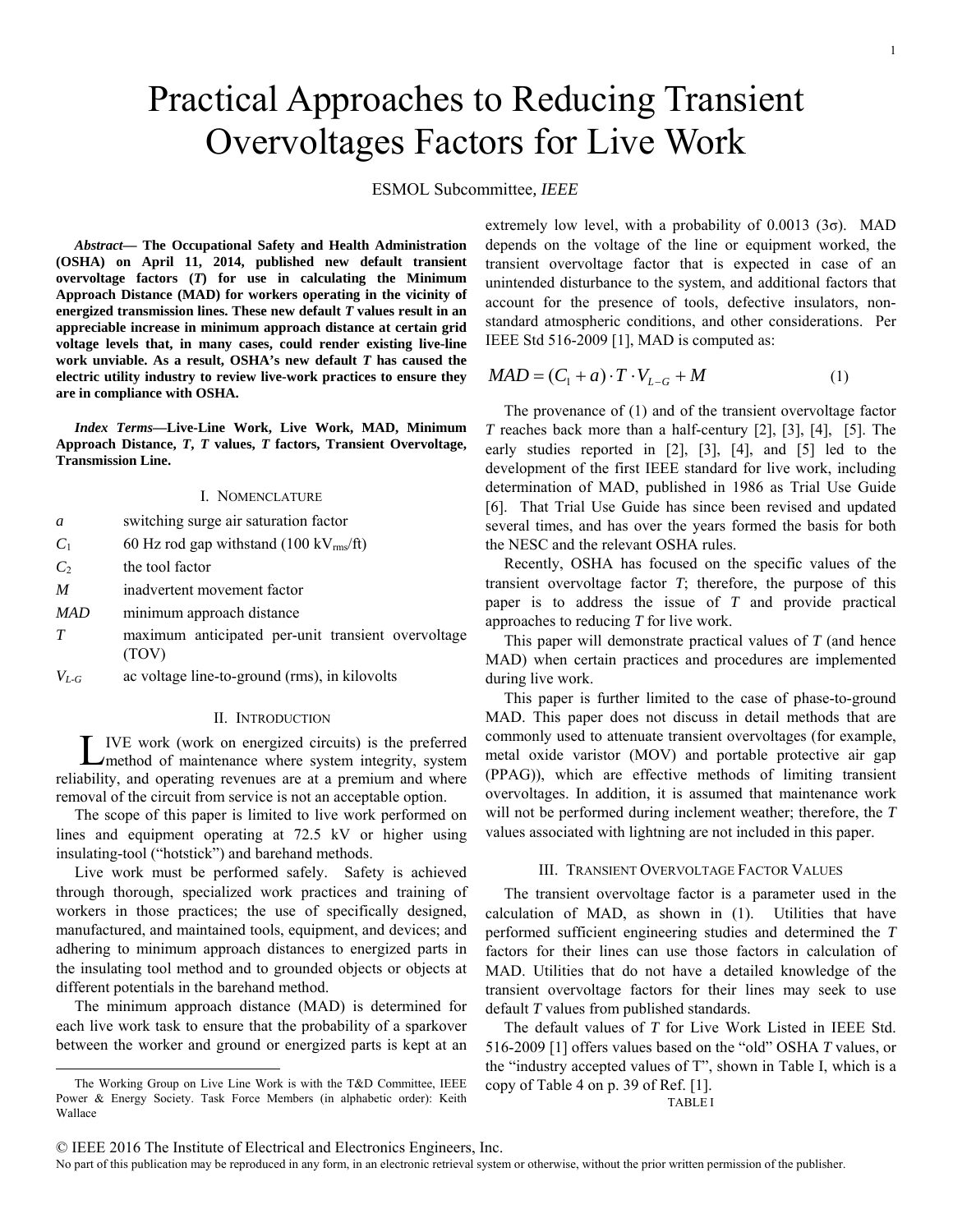| IEEE STD 516-2009 VALUES OF T FOR LIVE WORK BASED ON THE "OLD" OSHA T |                                               |  |  |  |
|-----------------------------------------------------------------------|-----------------------------------------------|--|--|--|
|                                                                       | VALUES (COPY OF TABLE 4 ON P. 39 OF REF. [1]) |  |  |  |

| AC line-to-line voltage | T for live work |
|-------------------------|-----------------|
| At and below 362 kV     | 3.0 p.u.        |
| 363 to 550 kV           | $2.4$ p.u.      |
| 551 to 800 kV           | 2.0 p.u.        |

On April 11, 2014, OSHA published new standard maximum transient overvoltages for use in calculating minimum approach distances [7]. Table II presents the default *T* values that validated after April 1, 2015. (See 29 CFR 1910.269, Table R-9, and 29 CFR Part 1926, Subpart V, Table V-8.)

TABLE II NEW OSHA VALUES OF *T* FOR LIVE WORK[7]

| AC line-to-line voltage | T for live work |
|-------------------------|-----------------|
| 72.6 to 420 kV          | $3.5$ p.u.      |
| 420.1 to 550 kV         | 3.0 p.u.        |
| 550.1 to 800 kV         | $2.5$ p.u.      |

# *A. Published T Values Listed in IEEE and EPRI Reports*

Transient overvoltages have been studied by the industry since the early 1920s. The results of these studies and tests have been published and referenced in various documents [8], [9], [10], and [11]. Therefore, values of *T* are nothing new to the industry. This section will examine some of these published *T* values in IEEE and EPRI publications [1], [2], [3], [4], [5], [6], [12] and [13].

The *T* values on a transmission line can vary depending on the line length, compensation, line termination, total short circuit power, inductive or complex source, etc. [14]. *T* values can be affected by the switching actions of a circuit breaker, such as energizing a line, opening a line, and by reclosing. Besides initial switching operations, overvoltage transients can result from the initiation of a fault on a transmission line. A brief explanation of common causes of transient overvoltages follows:

- *Fault Initiation* The occurrence of a fault. For example, when a ground fault occurs on one of the phases of a line, a voltage surge that is equal and opposite to that existing on the faulted phase conductors gets suddenly applied. Consequently, a system of waves is sent out on the faulted conductor and also on adjacent conductors due to electromagnetic coupling. The worst case overvoltage occurs on one of the healthy phases, which can be a concern during live-line work.
- *Fault clearing* The interruption of the faulted condition typically performed by a circuit breaker. Once the circuit breaker responds to the opening command from the protection system due to a fault on the line, the arc is extinguished and the fault itself is cleared. At this stage, the fault clearing voltage surge is generated that results in an overvoltage on the line.
- *Energization* Connecting or reconnecting an element such as a transmission line, transformer, or capacitor

bank to a voltage source.

- *Energization into a Trapped Charge* Connecting or reconnecting a voltage source to an element such as a transmission line, transformer, or capacitor bank with existing energy stored as voltage.
- *Restrike* Restriking is a phenomenon that occurs during a switchgear opening operation when the contact opening is not successful resulting in a momentary re-energization of the line.

Table III is reproduced from an IEEE transaction on switching surges [11] and summarizes the highest overvoltage magnitudes likely to occur for each listed scenario, along with the overvoltage magnitudes achieved from typical methods used for limiting or controlling the switching surges. Likewise, the EPRI Transmission Line Reference Book [12] lists typical magnitudes for overvoltages obtained from analysis and measurements. These values are reproduced in Table IV. Published field testing and calculations were used to construct Tables III and IV.

Based on these well-established transient overvoltage factors in Tables III and IV, overvoltages greater than 3.0 are associated with such events as automatic reclosing, line energization, line switching, and capacitor switching.

The overvoltages that result from fault clearing (no reclosing) are below 2.0 p.u. The upper *T* values listed for fault initiation in Tables III and IV range from 1.7 pu to 2.1 pu. As explained in [11], the *T* values for fault initiation are typically less than 1.7, but simulations have shown values as high as 2.1.

The differences between testing and modeling results are important to note. Reference [15] highlights that simulation results over-estimate the transient overvoltages that occur on transmission lines, particularly when the actual and simulated circuit does not employ transient mitigation. Reference [15] also provides possible reasons why the predicted overvoltages are higher than observations in the field.

Tables III and IV both show that the magnitudes of overvoltages associated with energizing and reclosing result in much higher *T* values than that of fault clearing without reclosing and fault initiation.

<sup>©</sup> IEEE 2016 The Institute of Electrical and Electronics Engineers, Inc.

No part of this publication may be reproduced in any form, in an electronic retrieval system or otherwise, without the prior written permission of the publisher.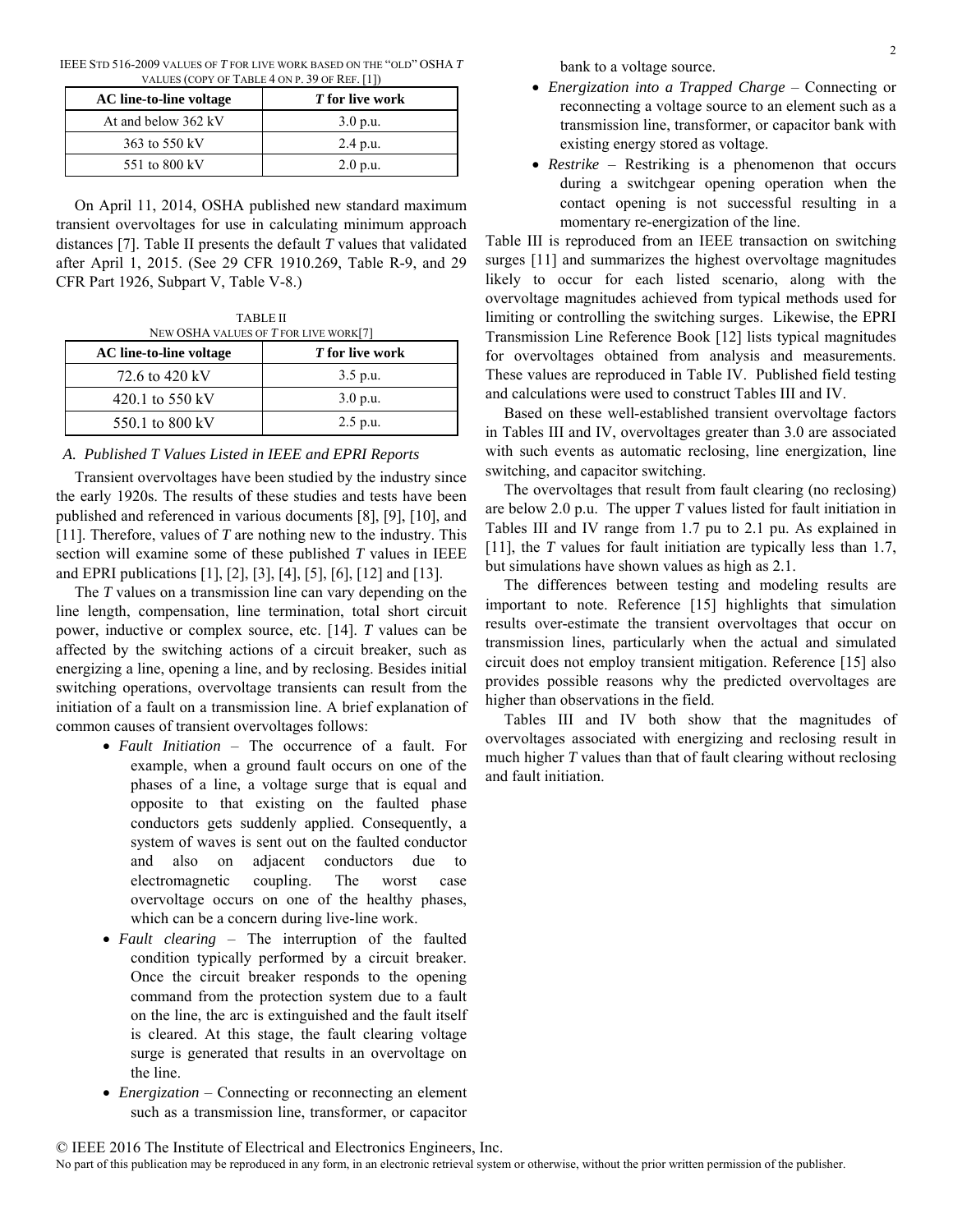TABLE III SUMMARY OF TYPICAL SWITCHING SURGE MAGNITUDE RANGES AND THE REDUCTION REALIZED BY CONTROL TECHNIQUES (REF.[11], TABLE II, P. 3)

| REDUCTION REALIZED BY CONTROL TECHNIQUES (REF. [TI ], TABLE II, P. 3) |               |                |                       |  |  |
|-----------------------------------------------------------------------|---------------|----------------|-----------------------|--|--|
| <b>Type of Event</b>                                                  | <b>Maximu</b> | <b>Control</b> | <b>Maximum</b>        |  |  |
|                                                                       | m phase-      | <b>Method</b>  | phase-to-             |  |  |
|                                                                       | $to-$         |                | ground                |  |  |
|                                                                       | ground        |                | surge with            |  |  |
|                                                                       | surge         |                | control               |  |  |
|                                                                       | without       |                |                       |  |  |
|                                                                       | control       |                |                       |  |  |
| Energizing                                                            | 2.4 to 2.8    | Closing        | 1.5 to 2.2            |  |  |
| (no trapped                                                           |               | Resistors      |                       |  |  |
|                                                                       |               |                |                       |  |  |
| charge)<br>Three-Phase                                                | 3.5 to 4.0    | Removal of     | 2.4 to 2.8            |  |  |
|                                                                       |               |                |                       |  |  |
| Reclosing                                                             |               | trapped        |                       |  |  |
|                                                                       |               | charge         |                       |  |  |
|                                                                       |               |                |                       |  |  |
|                                                                       |               | Closing        | 1.5 to 2.2            |  |  |
|                                                                       |               | resistor       |                       |  |  |
| Fault-initiation                                                      |               | N/A            |                       |  |  |
| Single-line-to-                                                       | 1.5 to 1.7    |                |                       |  |  |
| Ground                                                                |               |                |                       |  |  |
| Fault and                                                             |               |                |                       |  |  |
| Double-line-to-                                                       | 1.5 to $2.0$  |                |                       |  |  |
| Ground                                                                |               |                |                       |  |  |
| Fault                                                                 |               |                |                       |  |  |
| Fault-clearing                                                        | 1.4 to 1.8    | Opening        | 1.3 to 1.5            |  |  |
|                                                                       |               | Resistors      |                       |  |  |
| Phase-to-phase                                                        |               |                |                       |  |  |
| switching surges                                                      |               |                |                       |  |  |
|                                                                       |               | Closing        |                       |  |  |
| Energizing                                                            |               | Resistors      | $2.0 \text{ to } 3.8$ |  |  |
| Reclosing                                                             | 3.0 to $4.0$  | Closing        |                       |  |  |
|                                                                       | 4.0 to 5.0    | Resistors      | $2.0 \text{ to } 3.8$ |  |  |

| <b>TABLE IV</b>                                                       |  |
|-----------------------------------------------------------------------|--|
| TYPICAL MAGNITUDES FOR OVERVOLTAGES (REF. [12], TABLE 9.3.12, P. 435) |  |
|                                                                       |  |

| <b>Cause</b>                                                                            | <b>Maximum</b> per  |  |
|-----------------------------------------------------------------------------------------|---------------------|--|
|                                                                                         | unit<br>Overvoltage |  |
| Energize 320-km (200-mile) line, no<br>closing resistors                                | 3.5                 |  |
| Energize 320-km (200-mile) line with<br>one-step closing resistor                       | 2.1                 |  |
| Energize 320-km (200-mile) line with<br>multistep closing resistor                      | 1.5                 |  |
| Reclose on full trapped charge, 320-km<br>(200-mile) line, one-step closing<br>resistor | 2.2                 |  |
| Fault initiation (unfaulted phase)                                                      | 2.1                 |  |
| Fault initiation (adjacent circuit)                                                     | 1.5                 |  |
| Fault clearing                                                                          | 1.7 to 1.9          |  |
| Energize line and transformer (crest of<br>envelope)                                    | $1.2$ to $1.8$      |  |
| Energize capacitor bank                                                                 | 2.0                 |  |
| First restrike on capacitor bank                                                        | 3.0                 |  |
| Line-to-ground fault (temporary<br>overvoltage – well-grounded system)                  | 1.3 to 1.4          |  |

| Line-to-ground fault (temporary  | 1.73 or greater |
|----------------------------------|-----------------|
| overvoltage – ungrounded system) |                 |

Examples of transient mitigation are presented in both Tables III and IV; however, the tables do not relate these mitigated *T* values to line voltage. Studies show that *T* values decrease as line voltage increases. Reference [13] explains this relationship as follows:

As transmission-line voltages are increased, and switching surges play a more limiting role in line design, there are more economic incentives to reduce their maximum values using sophisticated surge control techniques.

This relationship is illustrated in Table V, which is reproduced from Table 3.2-2 on p. 3-14 in [13]. This relationship is reflected in both the IEEE Std. 516-2009 [1] and the new OSHA default *T* values.

In conclusion, transient overvoltages have been examined and well documented. The *T* values associated with energizing and reclosing result in much higher *T* values than that of fault clearing without reclosing and fault initiation.

TABLE V PRACTICAL VALUES OF STATISTICAL MAXIMUM PHASE-TO-GROUND SWITCHING SURGE AMPLITUDES VERSUS SYSTEM VOLTAGE (REF. [13], TABLE 3.2.2, P. 3-14)

| DUNUE AMIEITUDES VENSUS STSTEM VOLTAUE (INEF. [19], TABLE 9.2-2, I. 9-14] |         |          |         |         |         |
|---------------------------------------------------------------------------|---------|----------|---------|---------|---------|
| Max System                                                                | 230     | 362      | 550     | 800     | 1200    |
| Voltage                                                                   |         |          |         |         |         |
| (kV                                                                       |         |          |         |         |         |
| Statistical                                                               | $2.0 -$ | $1.75 -$ | $1.75-$ | $1.75-$ | $1.5 -$ |
| Maximum                                                                   | 2.5     | 2.25     | 2.0     | 2.0     | 2.0     |
| $(2\%)$ (p.u.)                                                            |         |          |         |         |         |

# *B. Comparison of IEEE Std. 516-2009 Default T values to New OSHA Default T Values*

For a comparison between the default values in IEEE-Std. 516-2009 [1] and the new OSHA values [7] listed in Tables I and II, respectively, EPRI developed a number of test network models to investigate the impact of system parameters on transient overvoltages in [14]. These models represent generic transmission lines. EMTP-RV was used to calculate *T* values varying voltage level (345kV, 500kV, and 765kV), line length (from 25 to 300 miles), fault condition (initiation, clearance, type, location), tower construction, number of subconductors, usage of closing resistors, and operating conditions (line energization, reclosing, and capacitor switching).

The objective of the EPRI report, as stated in [14], was to investigate the critical parameters that influenced *T* for a given circuit, and determine the maximum *T* taking into account various scenarios that could possibly exist. The results of these studies were used to identify network conditions and characteristics where the default *T* values in [1] may be acceptable for calculating minimum approach distances. Additionally, the results of these studies were used to determine conditions where either site-specific studies should be performed or the new OSHA standard values should be used [7]. Based on [14], operational provisions had the dominant impact on the maximum transient voltages. The operational conditions having the most negative impact on the *T* values (i.e., conditions

© IEEE 2016 The Institute of Electrical and Electronics Engineers, Inc.

No part of this publication may be reproduced in any form, in an electronic retrieval system or otherwise, without the prior written permission of the publisher.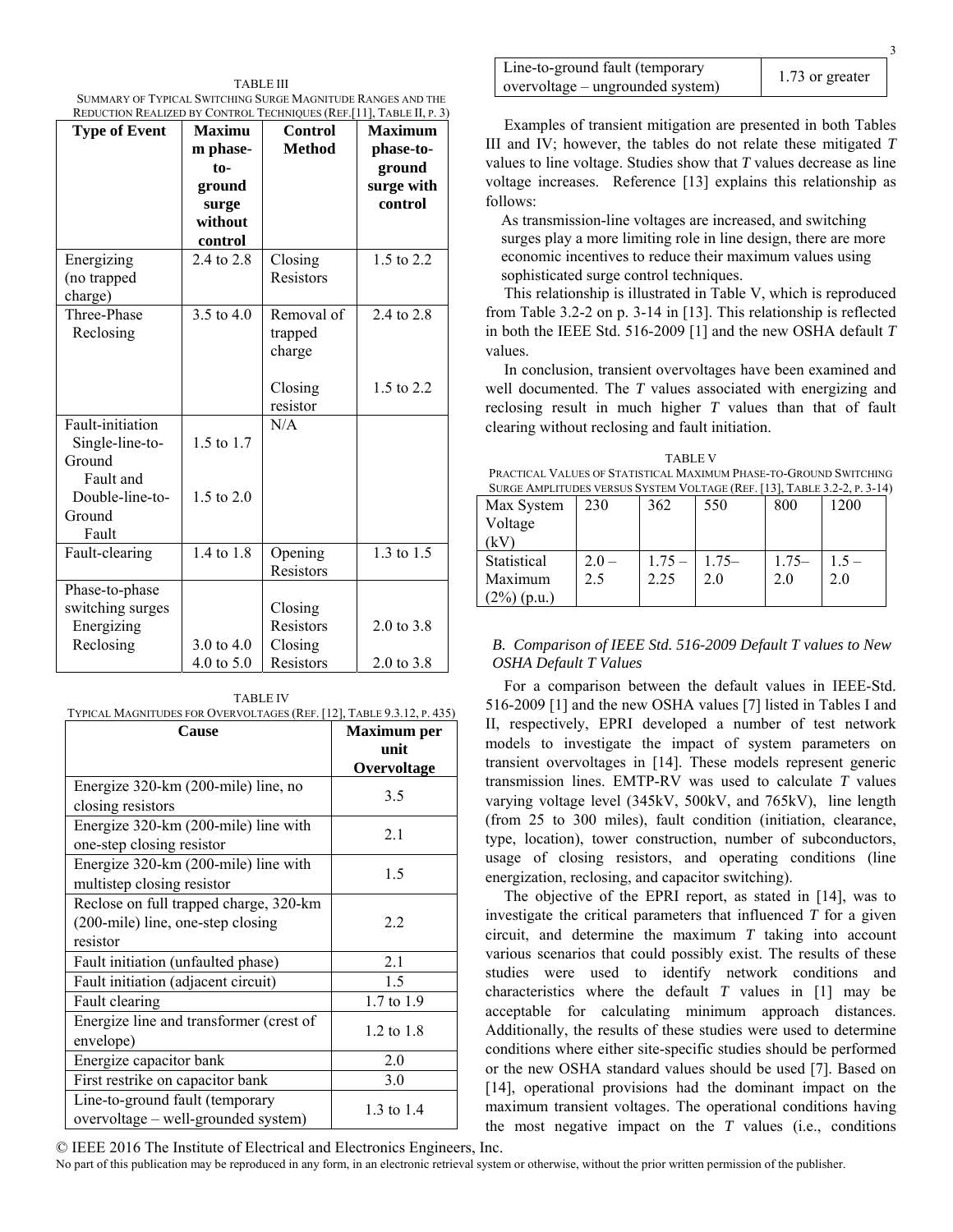resulting in high *T*) were circuit switching, reclosing, capacitor switching, and performing maintenance work during lightning. These conditions cause *T* values to exceed those listed in Table I.

The only circuit considered in [14] for which *T* values exceeded those in Table I was the 765 kV line over 200 miles under controlled operating conditions.

#### *C. Consideration of Restrike*

Unlike switching operations, reclosing, and prohibiting work during inclement weather, restrike cannot be ruled out operationally. It is well understood that restrike can result in very high *T* factors. As stated in [1], if restriking of the switching device is included, then the resulting overvoltages are essentially the same as those of reclosing into a trapped charge. The only difference is the probability of occurrence. Based on this understanding, if restrike is considered, the majority of cases will exceed the old and the new OSHA default values. If devices other than circuit breakers are utilized to protect or switch the line while live work is being performed restrike should be assumed to be very probable.

Assuming that, by design, a circuit breaker is capable of passing the required standardized tests, proper breaker application and maintenance will minimize the probability of restrike occurrence. Reference [14] concluded that it is impossible to determine a standard probability level related to restrike performance of a circuit breaker in-service. As such, restrike probability can only be minimized.

 Based on the findings in [14], there are three primary factors affecting the probability of breaker restrike as follows:

- Breaker design,
- Breaker application, and
- Breaker maintenance.

Therefore, in order to neglect the probability of restrike, properly applied circuit breakers should be carefully inspected and maintained based on manufacturer's recommendations, industry standards, operational history, and testing history.

# IV. CONCLUSIONS ON PRACTICAL APPROACHES TO CONTROL TRANSIENT OVERVOLTAGES

As shown in Table III and IV, the maximum transient overvoltage that can reach the work site is associated with switching operations on the line on which work is being performed. This statement is based on the recent EPRI report [14] and well-established *T* values provided in literature [8], [9], [10], [11] and [13].

If the automatic reclosing of circuit breakers is disabled for the duration of live work so that the line will not be reenergized after being opened for any reason and switching restrictions are established so that circuit breakers on lines on which live work is being performed are not permitted to be operated, then the maximum switching surge overvoltage is limited to the larger of the fault-clearing transient (1.4 to 1.9) or the greatest possible fault-initiation transient (1.5 to 2.1). The *T* values associated with fault clearing and fault initiation are much lower than those

associated with switching surges, and are in accordance with the default *T* values in Table I.

Therefore, if a utility plans to use the Table I default values without a detailed engineering analysis of *T* values and related conditions, it should implement all of the following requirements to facilitate safe live work:

- No live line work during lightning (minimizes lightning transient probability).
- Disable reclosing at all transmission voltages (eliminates closing into trapped charge).
- No line switching while live line work at MAD is being performed (eliminates switching surge probability).
- Capacitor switching disabled during line maintenance.
- Minimize probability of breaker restrike through proper selection and maintenance of circuit breakers.
- Avoid line work on 765-kV lines to 322 km (200) miles).

Overvoltages resulting from switching operations and lightning can be eliminated operationally. Overvoltages resulting from circuit breaker restrike can be minimized through proper circuit breaker selection and maintenance. As stated in [1], if restriking of the switching device is included, the resulting overvoltages are essentially the same as those of reclosing into a trapped charge. Proper selection and maintenance of circuit breakers should be a part of normal operating philosophy of every utility, whether or not live work is practiced.

## V. SUMMARY

The new OSHA values address the entire range of system operating conditions. These values are pertinent unless you demonstrate through engineering analysis that *T* values can be reduced or you adhere to strict operational restrictions. Therefore, to use lower values of *T* (without a detailed engineering analysis of *T* values and related conditions), such as in IEEE Std. 516-2009, certain requirements and operating procedures must be adhered to during live work to ensure that safe MADs are in place. Circuit breakers must be carefully applied and maintained.

#### VI. ACKNOWLEDGMENTS

The IEEE 516 Working Group would like to acknowledge work performed by George Gela, Power System Sentinel Technologies, LLC and the research conducted by the Electric Power Research Institute (EPRI) under Program 35 - Overhead Transmission and Program 40 - Grid Planning.

#### VII. REFERENCES

- [1] *IEEE Guide for Maintenance Methods on Energized Power Lines*, IEEE Standard 516-2009, May 2009.
- [2] A. Elek, and J. W. Simpson, "Safe clearance and protection against shocks during live work," *AIEE Transaction on Power Apparatus and Systems*, vol. 80, pt. III, pp. 897–902, Feb. 1962.
- [3] IEEE Committee Report, "Recommendations for safety in live maintenance," *IEEE T&D*, vol. PAS-87, no. 2, pp. 346–352, Feb. 1968.

No part of this publication may be reproduced in any form, in an electronic retrieval system or otherwise, without the prior written permission of the publisher.